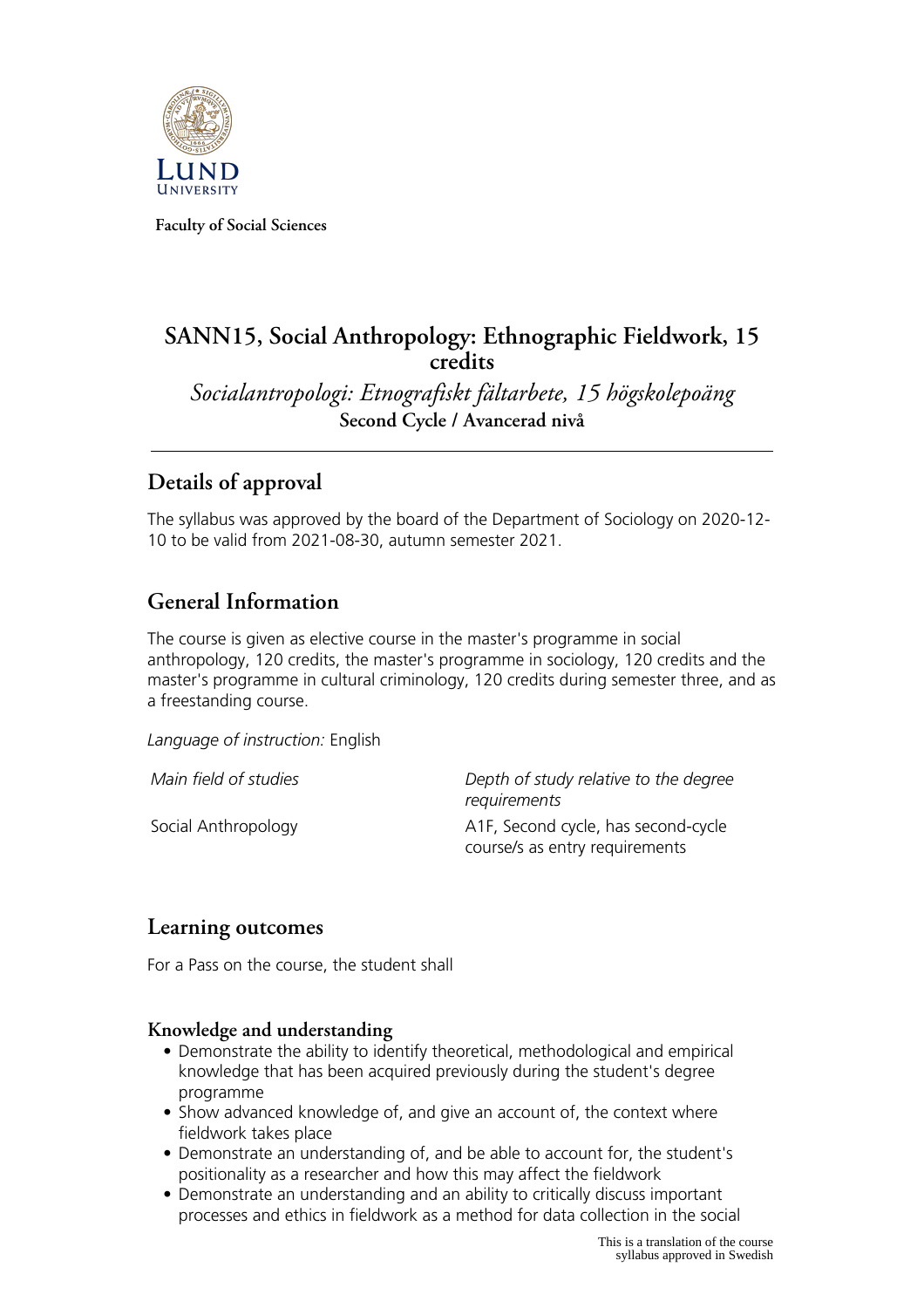#### **Competence and skills**

- Demonstrate an ability to identify theoretical, methodological and empirical knowledge acquired previously during the student's degree programme and reflect on its application and/or progress through fieldwork
- carry out a clearly delimited field work project
- demonstrate an ability to obtain access to, orientate itself in, and depart from the field
- demonstrate an ability to collect and compile field data with proper consideration to research ethics
- demonstrate the ability to analyse field work experiences and results

### **Judgement and approach**

- show a specialised ability to assess the applicability of theories, methods and empirical knowledge, acquired previously during the student's degree programme, to the material that has been collected during the fieldwork critically
- show consciousness and ability to respond to the researcher's positionality and ethical questions that may arise during the fieldwork and the subsequent elaboration of fieldwork data
- demonstrate an ability to reflect upon how knowledge and experiences acquired during the fieldwork can inform further academic research

### **Course content**

The course consists of an independently executed ethnographic fieldwork. The purpose of the fieldwork is to collect empirical material to be used in a degree project. The fieldwork course provides an option to the student to gather empirical data during the course period in order to respond to a research question formulated before start of the course. During the course, the student is performing advanced research linked to the chosen research subject and research questions.

# **Course design**

The fieldwork course consists of three parts: (1) Preparation for fieldwork (2) Execution of fieldwork (3) Reporting results.

- 1. The fieldwork is prepared through a project plan written under supervision of a course coordinator and a supervisor.
- 2. The fieldwork is carried out independently but with continuous contact with, and feedback from, a supervisor.
- 3. The results are presented as an individual report compiled after the completion of the fieldwork.

The student should collect material during 320 hours/8 weeks in the field, after which the remaining 80 hours/2 weeks are used for the field report.

Students who have been unable to participate due to circumstances such as accidents or sudden illness will be offered the opportunity to compensate for or re-take compulsory components. This also applies to students who have been absent because of duties related to elected office, e.g. as a student representative.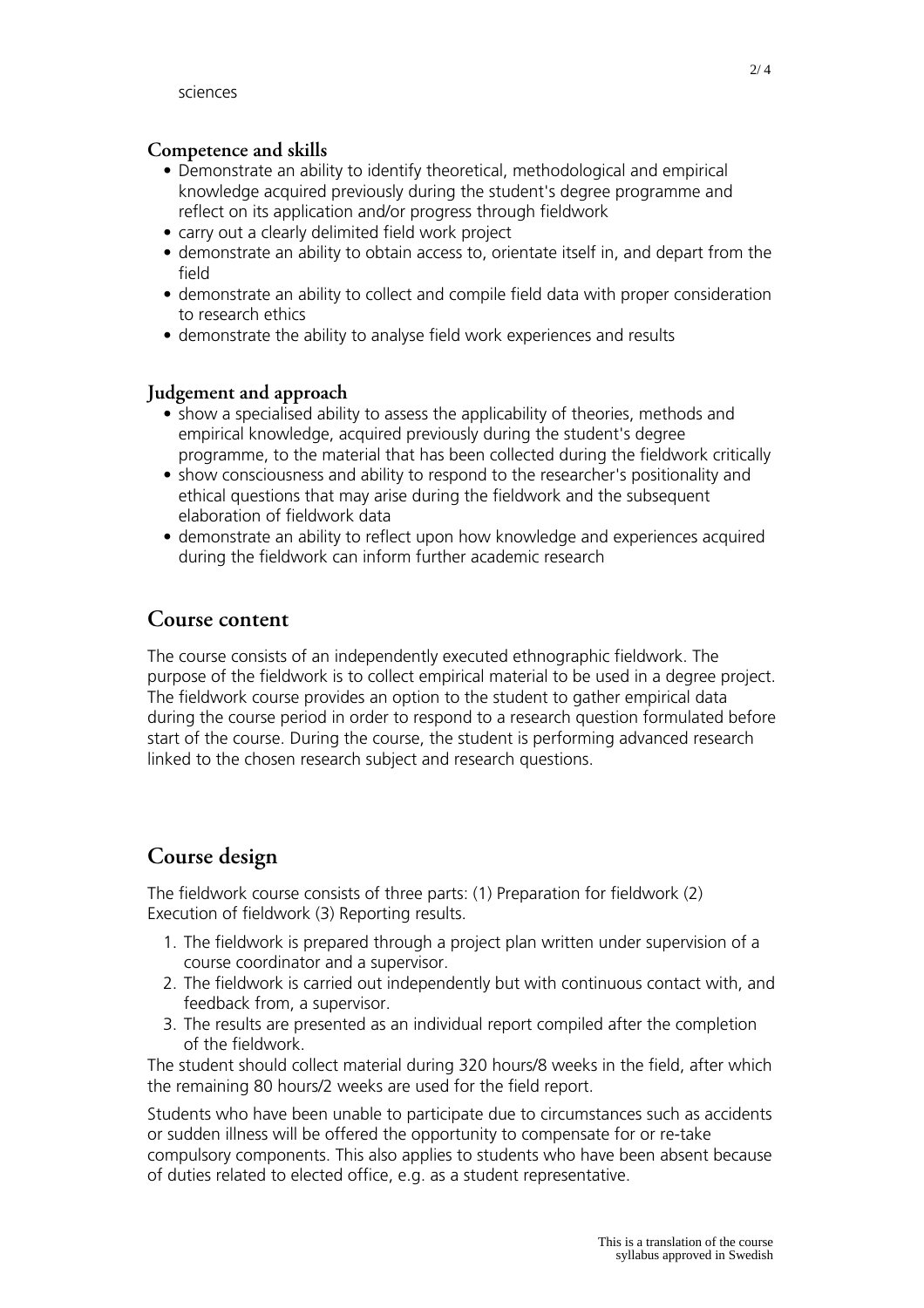### **Assessment**

The course is assessed through a written individual report (15 credits). The course includes opportunities for assessment at a first examination, a re-sit close to the first examination and a second re-sit for courses that have ended during that school year. Within a year of a major change or discontinuation of the course, at least two further opportunities for assessment are offered on the same course content. After this, further re-examination opportunities are offered but in accordance with the current course syllabus.

The examiner, in consultation with Disability Support Services, may deviate from the regular form of examination in order to provide a permanently disabled student with a form of examination equivalent to that of a student without a disability.

*Subcourses that are part of this course can be found in an appendix at the end of this document.*

# **Grades**

Marking scale: Fail, Pass.

For the grade of Pass, the student must fulfil the learning outcomes specified for the course. At the start of the course, students are informed about the learning outcomes stated in the syllabus and about the grading scale and how it is applied on the course.

## **Entry requirements**

At least 90 credits (including a Bachelor's thesis) in social anthropology, sociology (or the equivalent subject), 30 credits of theory in social anthropology, sociology or cultural criminology at second cycle level (the equivalent of SANN03, social anthropology: Theory and method course, 15 credits, /SOCN03, Sociology: Classical and modern theory, 15 credits, /CCRN01, theories, perspectives and concepts of cultural criminology, 15 credits + SANN13 Social anthropology: Modern classics, 15 credits, /SOCN04, Sociology: Modern classic, credits/CCRN10, Applied cultural criminology - Analysis, organisation and strategies, 15 credits) and an advanced method course equivalent to SANN04, Social sciences ethnography, 15 credits.

## **Further information**

It is the student's own responsibility to find an appropriate field work project and finance housing, travels, and other costs related to the fieldwork. This course replaces SANN14, Social anthropology: Ethnographic fieldwork, 15 credits, and may not be included in qualification together with this.